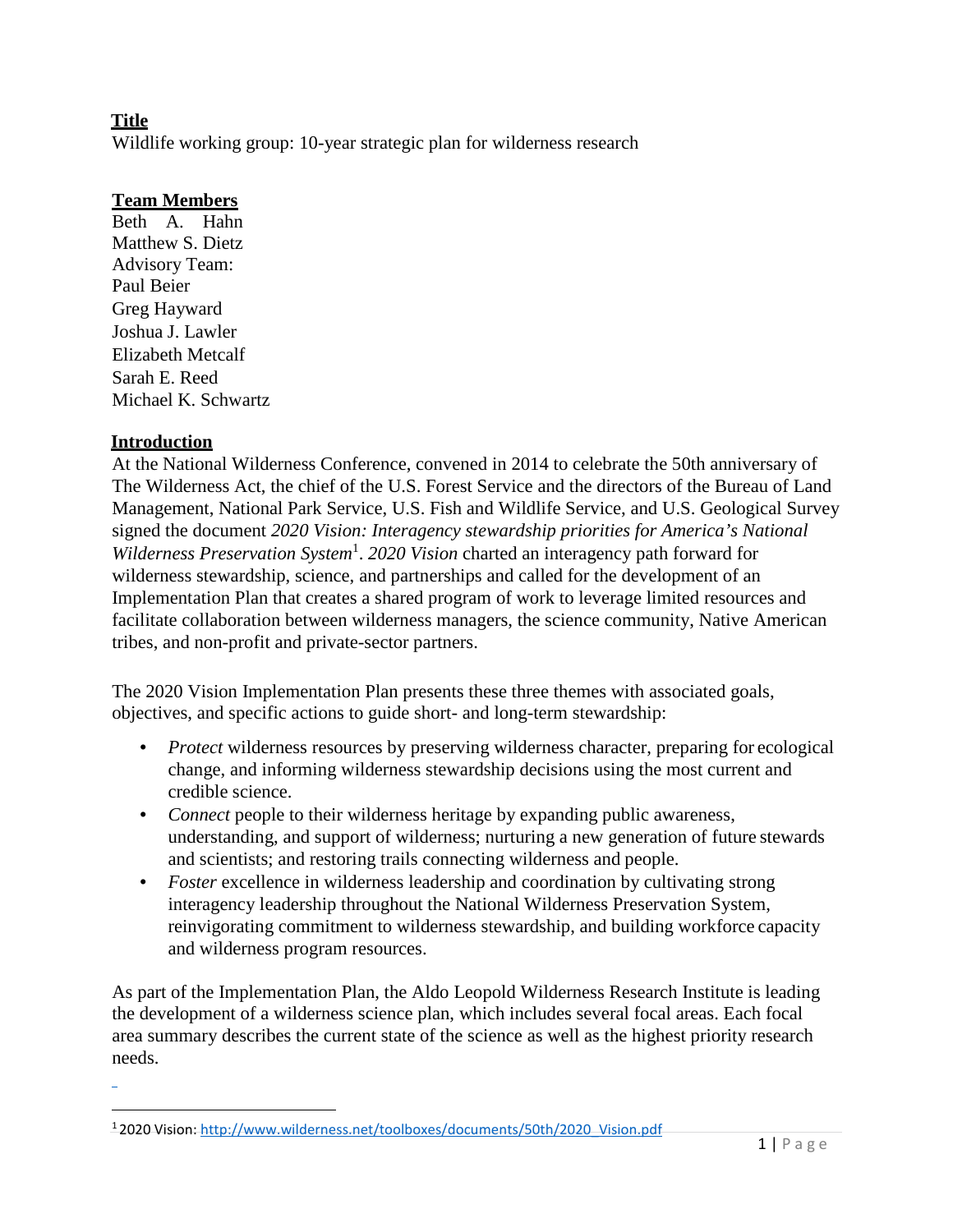Here, we present the summary for terrestrial wildlife and wilderness.

## *Methods*

To evaluate the current state of science addressing terrestrial wildlife and wilderness, we searched for a variety of terms in publications covering the period of 1964—the year Congress passed The Wilderness Act—through the present. These searches were conducted in the Web of  $\text{Science}^2$ database that covers peer-reviewed scientific literature, as well as Treesearch<sup>[3](#page-1-1)</sup>, a U.S. Forest Service database that includes peer-reviewed articles as well as a variety of "gray" literature reports and syntheses. Relevant research includes studies conducted both inside designated wilderness as well as in undesignated wild lands, though we did not review all studies of "wild" land or other types of protected areas.

|                                                          | <b>Number of publications</b> |                   |
|----------------------------------------------------------|-------------------------------|-------------------|
| Search terms (1964 – present)                            | Web of Science                | <b>Treesearch</b> |
| "Wilderness" AND "United States"                         | 408                           | 128               |
| "Wilderness" AND "Wildlife"                              | 281                           | 160               |
| "Wilderness" AND "Animal"                                | 190                           | 24                |
| "Wilderness" AND "United States" AND "Wildlife"          | 51                            | 34                |
| "National Wilderness Preservation System"                | 35                            | 49                |
| "National Wilderness Preservation System" AND "Wildlife" | 4                             | 17                |

After eliminating redundant citations, we reviewed these publications by reading abstracts and using within-text word searches to assess their relevance and to categorize them under the following topics:

- Science to measure the value of current wilderness areas for wildlife
- Science to determine where to designate new wilderness areas for wildlife
- Science to inform wilderness management for wildlife
- Wilderness as a laboratory for wildlife science

## *Current State of Knowledge*

Wilderness areas historically have been designated in an ad hoc fashion through a mix of political will, avoidance of resource-use conflicts, and the public's desire for primitive recreation, solitude, and outstanding natural scenery. Despite the growing recognition of the value of wilderness for maintaining viable wildlife populations, there has been little deliberate, systematic planning or guidance by federal land-management agencies to measure the value of wilderness areas for wildlife, determine the highest-priority places to designate new wilderness for species conservation, or inform best practices for managing wilderness for wildlife.

<span id="page-1-0"></span><sup>&</sup>lt;sup>2</sup> Web of Scienc[e http://webofknowledge.com \(a](http://webofknowledge.com/)ccessed September 2016)

<span id="page-1-1"></span><sup>3</sup> Treesearch<http://www.treesearch.fs.fed.us/>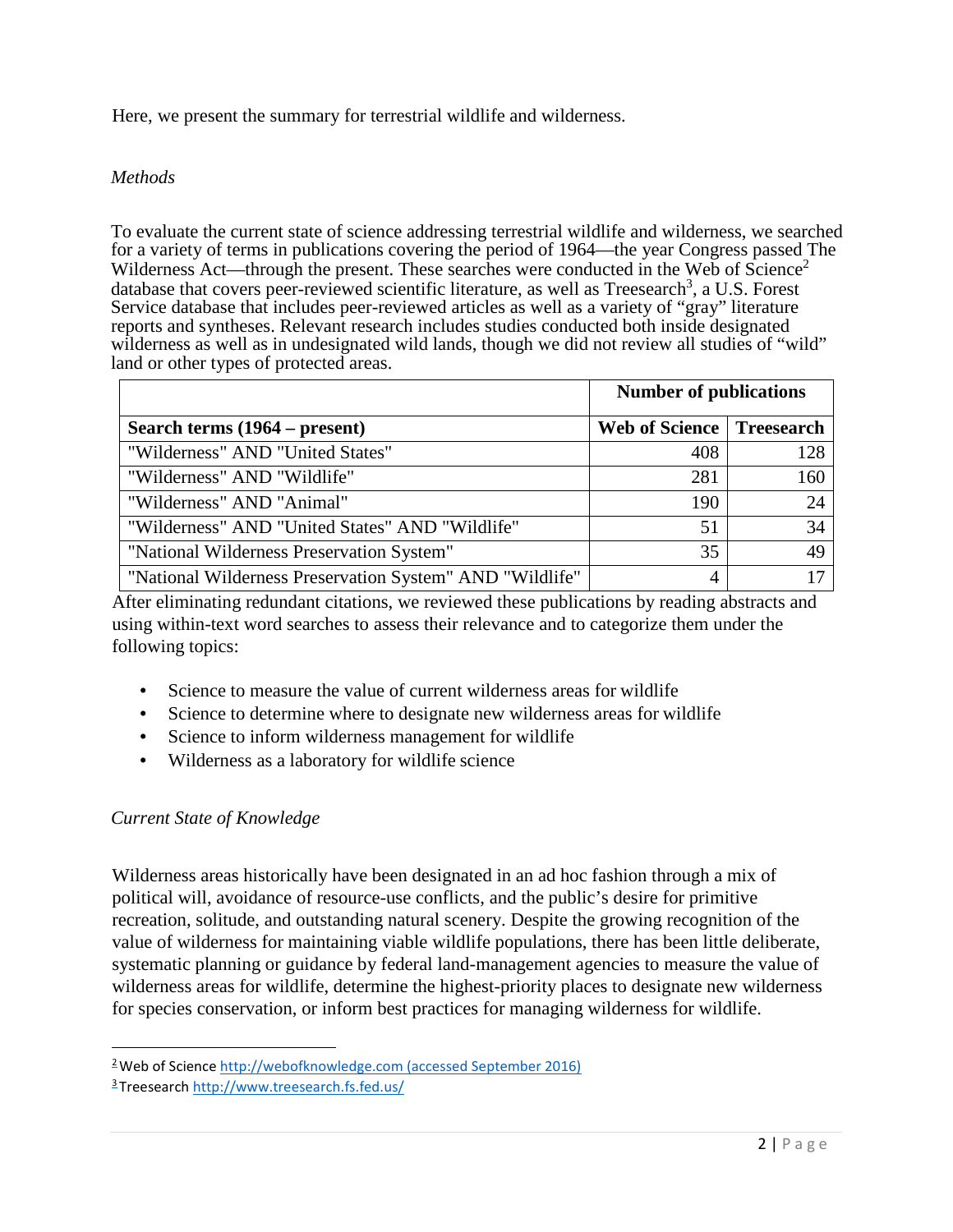Much research related to wildlife, whether in the area of restoration, informing management of wildlife, or using wilderness as a laboratory, might more appropriately be classified as ecological (rather than wildlife) research. For instance, developing restoration approaches for specific species often requires a primary focus on understanding ecosystem disturbance dynamics and the reaction of ecological elements (other than the target wildlife) to specific treatments. Similarly, research asking where to designate wilderness for wildlife conservation often involves investigation of climate change, the examination of trajectories for vegetation change over extended periods, and similar science. Finally, understanding the economic benefits of wilderness that are derived from wildlife will likely be more economics than wildlife research per se.

As noted elsewhere (Schwartz et al. 2016, Wright and Garrett 2000), there are relatively few research studies examining wildlife and wilderness. The remote character of wilderness, along with limitations on activities and tools, result in difficult logistical challenges. These factors substantially increase the cost of field studies in wilderness. A small number of papers have focused on methodological approaches to address the challenges of wildlife research conducted in wilderness that align with the mandates of The Wilderness Act (e.g., Elmeligi 2007; Schwartz et al. 2011; Schoenecker et al. 2015), while others provide support to managers trying to determine the appropriateness of scientific activities within wilderness (Landres et al. 2010). In our literature search, we found only 97 publications that were relevant to the topic of U.S. wilderness areas and wildlife (see Bibliography), and most were from the natural sciences. Here, we summarize and highlight a few papers as representative examples of the current literature.

## *Measuring the value of existing wilderness areas for wildlife*

A small number of studies have addressed the value of wilderness areas for particular wildlife species. Often these studies compare habitat features generally found in wilderness to those found in unprotected or highly-managed areas or examine the effects of some form of human disturbance, such as resource extraction, or management activities that do not occur in wilderness areas.

For example, Zlonis and Niemi (2004) compared breeding bird communities of hemiboreal forests in "multiple-use" managed forests and relatively unmanaged wilderness forests of Minnesota. Matching riparian and upland habitats in each system (half in managed systems, half in wilderness), they found that the total number of individuals and species detected per pointcount were higher within the unmanaged (wilderness) forest and forest adjacent to the riparian corridor. Habitat characteristics of the two forest types were examined to suggest the mechanisms for differences. The authors determined that taller overstories, higher tree species diversity, and less regenerating forest in the landscape were all linked to higher bird species richness within wilderness. As another example, Hayward et al. (1993) investigated habitat use at multiple spatial scales by boreal owls (*Aegolius funereus*) throughout the northern Rockies, combined with some demographic modeling and fine-scale studies within the Frank ChurchRiver of No Return Wilderness. The researchers concluded that the boreal owls living within the wilderness were less productive and potentially a sink population during the period of investigation that relied on immigration from the larger metapopulation for persistence. Based on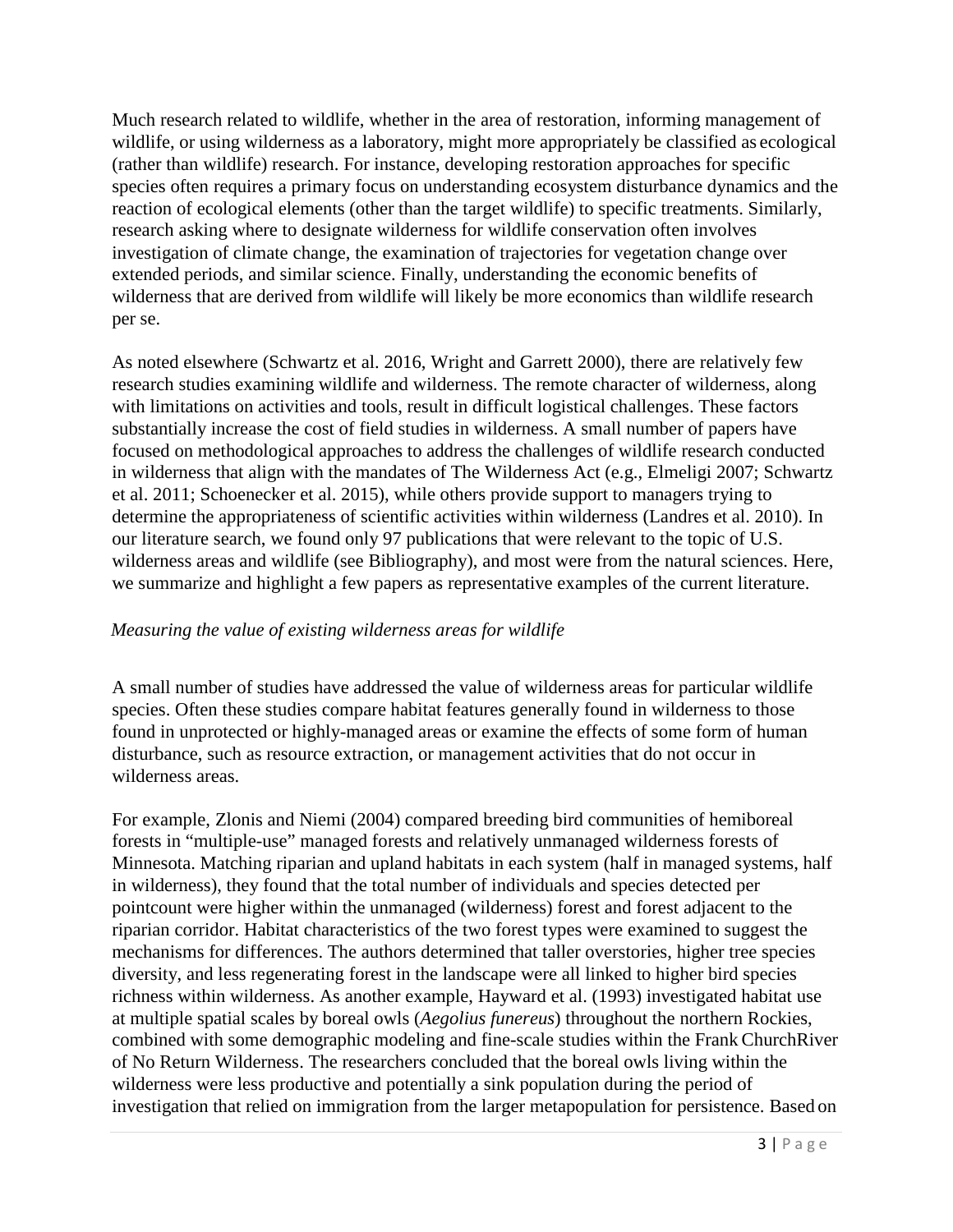the demographic data on the owls, data from small mammal trapping, and information on forest growth, they suggested that watersheds outside wilderness were more productive and support more robust owl populations.

Often wilderness areas are convenient for directly testing the effects of a particular disturbance, as few intrusive activities are allowed. If a particular type of activity that is not allowed in wilderness has been shown to have a significant negative impact on a species, one can assume that wilderness provides some benefit for the species. Zielinski et al. (2008) evaluated the effects of motor-vehicles at two study sites in California by comparing American marten occupancy rates and probabilities of detection in areas where ORV use is legally permitted with those in wilderness areas where vehicles are prohibited. Despite predicting that females would be less common in non-use areas, the researchers found that there was "no effect of vehicle use on marten occupancy or probability of detection"—possibly because the use was relatively low (one vehicle every two hours) or because most vehicle use occurred when martens were inactive.

In the last 10 years, large-scale analyses have begun to explore a variety of wildlife landscape ecology questions. For instance, Cushman et al. (2009) used a genetically based landscape resistance model for black bears (*Ursus americanus*) to identify major movement corridors and barriers to population connectivity between Yellowstone National Park and the Canadian border. Although this study area contained abundant public lands and some of the largest wilderness areas in the contiguous United States, moving from the Canadian border to Yellowstone Park along the paths indicated by modeled gene flow required bears to cross at least six potential barriers.

We could find no studies that systematically evaluated and quantified the benefits of wilderness areas across the entire range of a vertebrate species by examining, for instance, abundance, survival, or reproductive success across multiple wilderness areas and matched non-wilderness areas. Nor could we find a study that untangled the particular mechanisms, management activities, or prohibitions that would indicate whether wilderness is more beneficial to wildlife than, say, unprotected roadless areas.

## *Determining where to designate new wilderness areas for wildlife*

Dietz et al. (2015) recently conducted an assessment of ecological system representation in the National Wilderness Preservation System (NWPS) which identified the highest-priority areas on federal land to increase the diversity of ecosystems protected in wilderness. Similarly, Belote et al. (2016) have identified corridors within the existing protected area network using landscape "naturalness" as a proxy for the needs of many species. Previous studies have used Gap Analysis methodology to identify future protected area sites (Scott et al. 1993). These areas may serve as coarse filters for species protection; however, no national fine-scale assessment of wildlife species' needs in designated wilderness has been conducted. We could find no national study that determined where to designate new wilderness areas to protect wildlife species that are of conservation concern (endangered, threatened, rare, or sensitive species).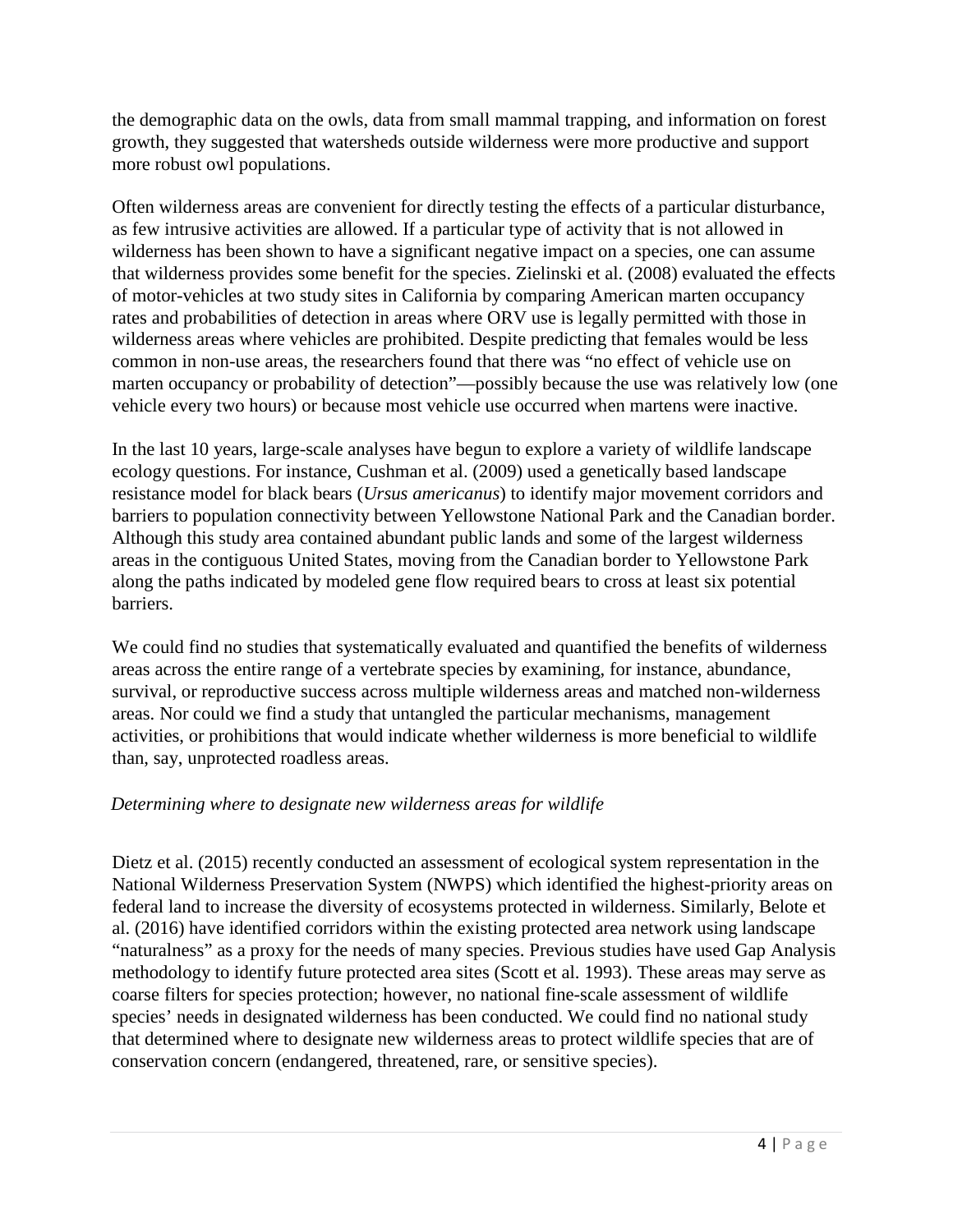But on a smaller scale, one study in the state of Idaho (Merrill et al. 1995) presented four wilderness allocation options for public lands suitable for wilderness designation, ranging from status quo to the addition of all inventoried roadless areas in the state. One ecological criterion that was evaluated was the number of vertebrate species for which at least 10% of their area of distribution in the state was protected as wilderness under each of the four options. In the most conservative option (status quo), only 39% of vertebrate species were protected in 10% of their range in wilderness; in the most protective option (in which all roadless areas become wilderness), 56% of vertebrate species would be protected at the 10% threshold. No attempt was made in this study to evaluate the maximum wildlife-protection returns for the minimum acreage-protection investments.

In another study (Strittholt et al. 2001) researchers examined the ecological attributes of roadless areas in the Klamath-Siskiyou ecoregion of northwestern California and southwestern Oregon, including "natural-heritage elements"—known point-locations for plants and animal species of conservation concern, including rare and endangered species. They found that roadless areas contained nearly four times as many heritage elements than designated wilderness areas—the largest gains occurring in the plant and vertebrate categories. Of the 4,652 vertebrate records, only 212 (4.6%) were found in wilderness areas; roadless areas (which could be added to the NWPS) contained 1,749 (37.6%) vertebrates. The authors state that the "next logical step" would be "to evaluate each roadless area individually to measure its relative ecological attributes." Again, no attempt was made to compare individual roadless areas in terms of wildlife habitat or to maximize vertebrate protection with various wilderness-protection scenarios.

Some studies have sought to compare the efficacy of protecting wildlands to protecting lands that may be under greater threat (e.g., private lands) and contain greater species richness and endemism. For example, Dobson et al. (2001) contend that "although it is important to conserve large wilderness areas in mountainous areas, our analyses suggest that this is not the best way to conserve the most biodiversity." They do note, however, that "at one extreme, it will be important (and relatively easy) to set aside large areas of wilderness" and that "large-scale conservation requires a mix of strategies." They do not address the question of prioritizing areas for wilderness protection on federal lands.

## *Informing wilderness management for wildlife*

Wilderness, albeit relatively restricted in its degree of accepted management, does allow latitude for managers to determine the most appropriate level and type of ecological restoration or recreational use.

Human recreation—even quiet and non-mechanized—may have an impact on wildlife. Knowing how the types of activities (and when and to what degree they occur) will affect wildlife species will help managers determine best practices for wildlife conservation. For example, managers of the "wilderness river" section of the Gulkana River in Alaska were interested in the impact of recreational boaters on bald eagles. Typically, restrictions on recreation rely on buffer zones to protect wildlife; but if that buffer zone is wider than the river itself, then restrictions could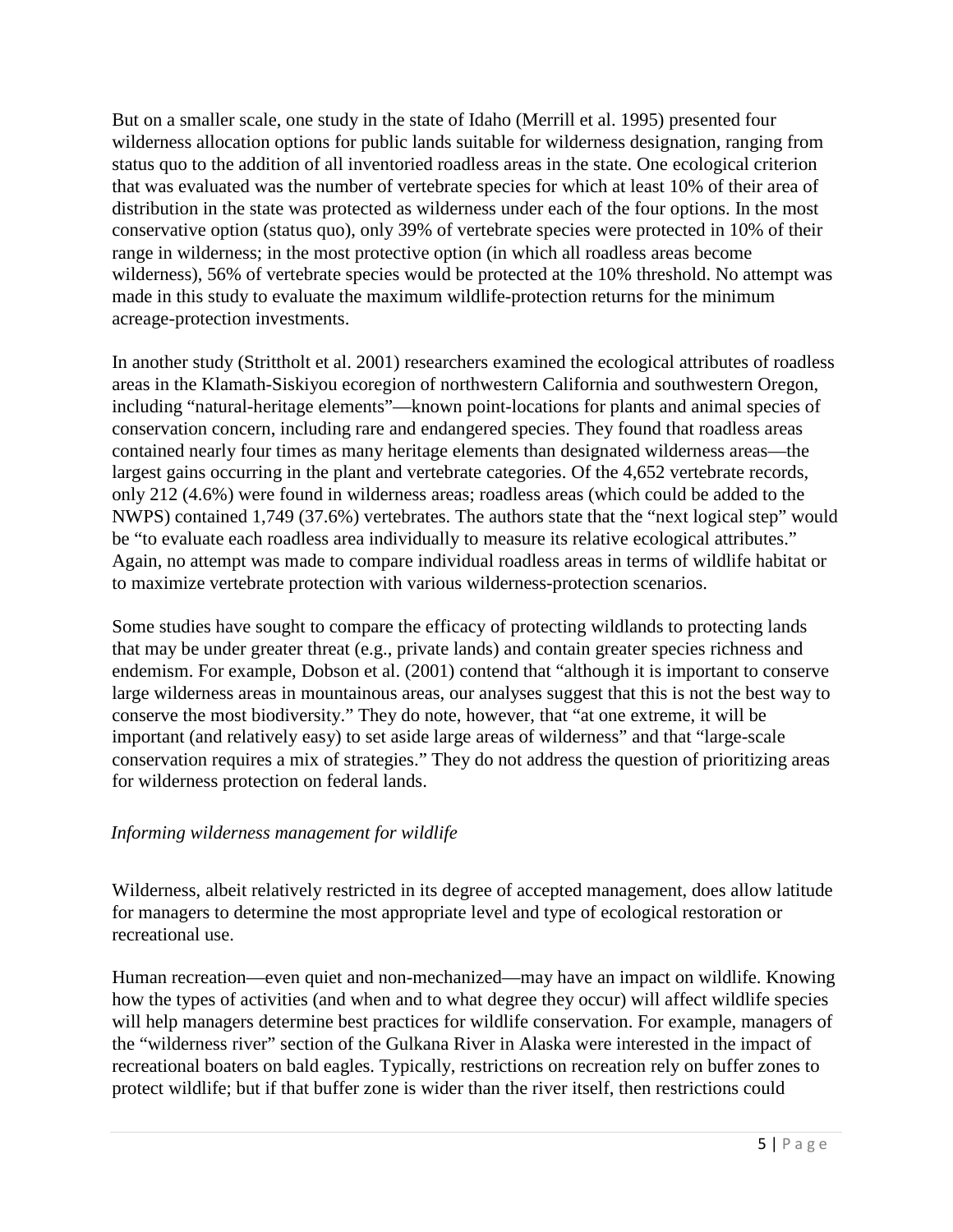effectively eliminate the entire river corridor from human use. Steidl and Anthony (1996) measured flush response rate and flush distance of breeding and non-breeding bald eagles to recreational boating along the Gulkana River over a four-year period. Flush response rate and distance was associated with perch height, distance from the river's edge, age of bird, and recreation-group size. One strategy used to establish buffer zone width is to determine the distance within which 95% of the eagles approached flush and eliminate use within that area. For this area that distance (200 m) is greater than the widest part of the river (125 m). Managers, therefore, decided to use temporal rather than spatial restrictions to eliminate the number of flushes and to determine the quota for number of boaters.

Management activities, current or historic, may negatively impact wildlife species, even in protected wilderness areas. Research can help determine what practices are helping or harming species and what mitigation or restoration activities should be undertaken. Surprisingly little research has been conducted on wilderness management and its benefit to wildlife. In one study Pilliod and Peterson (2001) examined the relationship between fish stocking and amphibian distribution and abundance in eleven high-elevation basins in the Frank Church-River of No Return Wilderness in Idaho. Trout have been introduced into historically fishless lakes in wilderness areas and remain there today. The researchers found introduced trout in 43 of the 101 sites. Accounting for the differences in habitat characteristics between fish-containing and fishless sites, they found that long-toed salamanders and Columbia spotted frogs—their study species—were significantly less abundant in lakes with introduced fish, and that areas without trout were too shallow for most amphibians to survive in over the winter. Unless trout are removed from some lakes, amphibian persistence is unlikely.

Other studies have compared wildlife habitat conditions in wilderness to conditions found in other lands with different management regimes. For example, Sauder and Rachlow (2014) explored the effect of forest composition and configuration on habitat selection by fishers (*Martes pennanti*) in three different management categories: industrial timber production, multiple use lands, and roadless/wilderness areas. Ultimately, forest composition and configuration metrics were stronger indicators for fisher habitat selection than management history. In another study, researchers studied the persistence of endangered red-cockaded woodpecker (*Picoides borealis*) populations living inside and outside wilderness, to compare the influence of active management through prescribed fire, artificial cavities, and translocation (Saenz et al. 2001). Data covering nearly two decades showed that red-cockaded woodpecker numbers were significantly higher outside of wilderness, where conditions better met their habitat needs.

## *Wilderness as a laboratory for wildlife science*

In considering the role of wilderness for science, Aldo Leopold called wilderness "a base-datum of normality, a picture of how healthy land maintains itself" (Leopold 1941, p. 3). However, there has been limited use of wilderness for wildlife research (Schwartz et al. 2016, Wright and Garrett 2000). Many of these studies have focused on "wilderness-dependent" species: usually large-bodied animals with low fecundity and low population growth rates; animals that are more likely to be killed because of conflicts with people or their property; and species that exhibit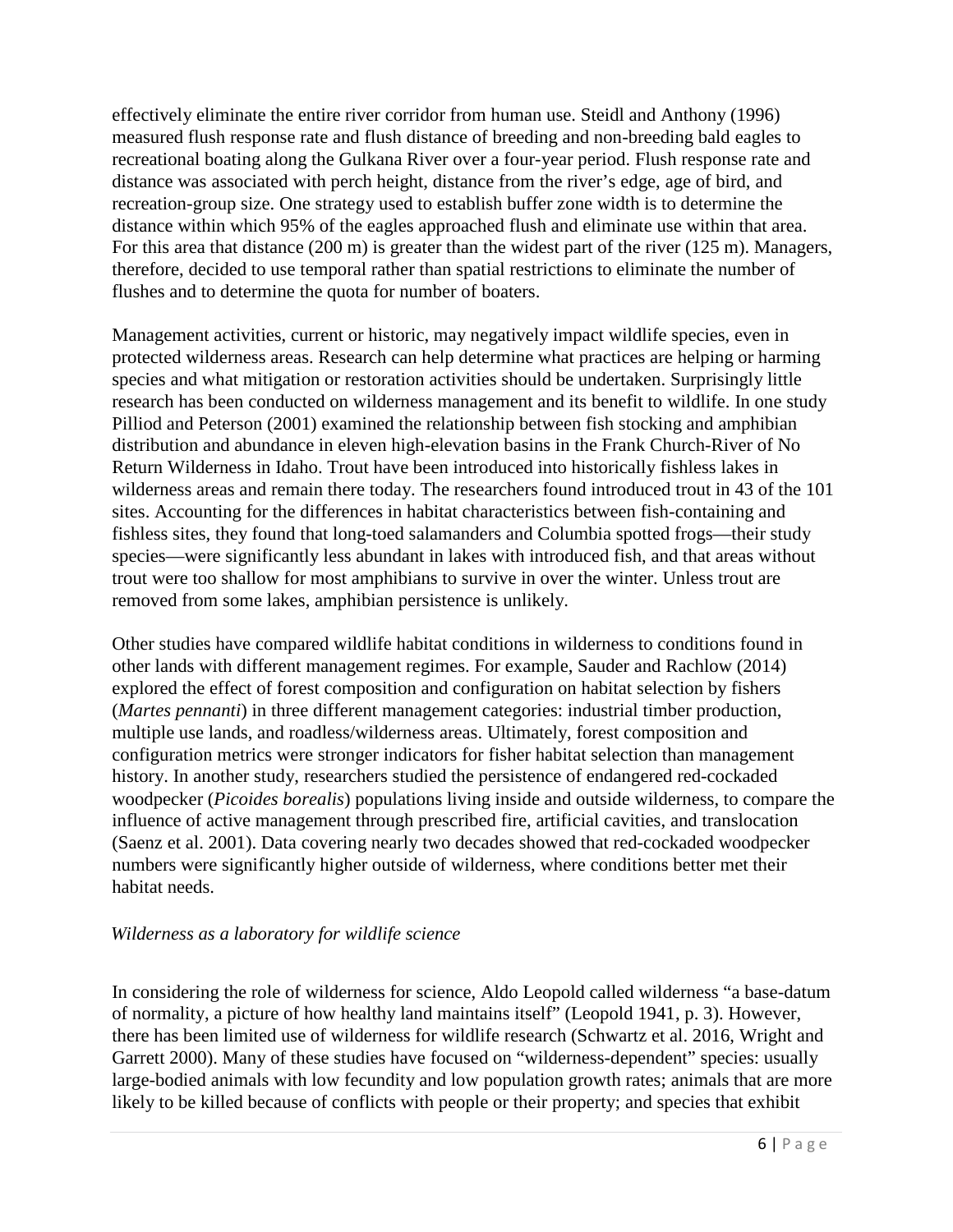aggressive behaviors that may threaten human safety. Wolverines, mountain lions, grizzly bears, gray wolves, and Canada lynx have all been described as wilderness-dependent species (Wright and Garrett 2000). Few studies have endeavored to research wildlife in wilderness—ideal areas because they are minimally confounded by human influences.

Approximately one-third of the publications in the bibliography are studies that investigate one or a few species within a relatively small area. As Schwartz et al. (2016) note:

Of the few studies conducted within wilderness, most focused on one species in one wilderness (e.g., Koehler and Hornocker 1977, Etchberger et al. 1989, Mace and Waller 1997, Papouchis et al. 2001, Rominger et. al. 2004, Wasser et al. 2004, Fraser et al. 2005, Stoker et al. 2011, Schoenecker et al. 2015). For example, Etchberger et al. (1989) found that human disturbance and the presence of habitat where fire had been excluded were responsible for a decrease in the range size of bighorn sheep from 79.5 to 17.0 mi<sup>2</sup> within Pusch Ridge Wilderness, Santa Catalina Mountains, Arizona. Other autecological studies described changes in animal behavior (Walker and Marzluff 2015) with unknown implications for fitness (e.g., Titus and VanDruff 1981). In addition to studies that use wilderness as a general term or were limited to autecological examinations of species in a single wilderness, several studies speculated on the responses of wildlife to wilderness designation based first on principles of wildlife biology and conservation biology (e.g., Mech et al. 1988).

## **Research Needs / Knowledge Gaps / Priorities**

Wilderness areas are often located in ecological settings that have few non-wilderness analogues (with respect to ecological productivity, topography, watershed configuration). Research questions that examine broad spatial extents in wilderness often focus on observational or synthetic approaches. The existing scientific literature includes a great deal of information on the dynamics of ecosystems, the behavior, population dynamics, and ecology of wildlife, and interactions between wildlife and humans. Many of the management questions related to wildlife and wilderness may be effectively approached through careful syntheses and interpretation of this existing science. Other questions may be approached through careful matching of sites in wilderness and non-wilderness. Here, we provide a series of research questions that rely on both new analyses and syntheses of existing data, recognizing that different questions would emerge as priorities for different species, places, or stakeholders.

- o Science to measure the current and future value of wilderness areas for wildlife.
- o What is the ecological value for wildlife of the entire National Wilderness Preservation System?
- o How does the current National Wilderness Preservation System function as a source population for surrounding lands?
	- If habitat characteristics are matched (by elevation, ecosystem type, climate, etc.), how do wilderness areas compare to other protected areas, nondesignated roadless areas, and non-designated roaded areas measured by presence/absence, density, or abundance of wildlife species?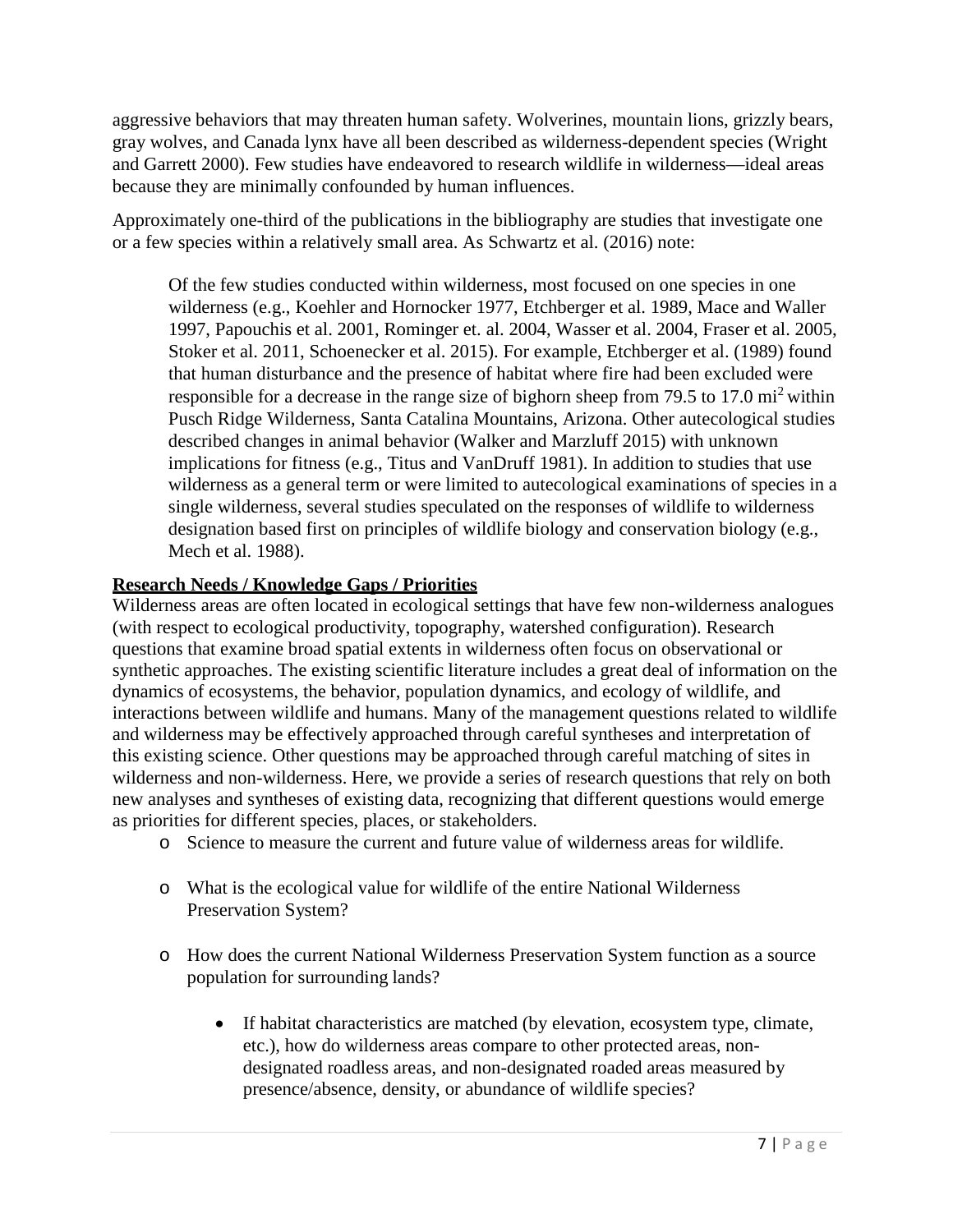- What is the role that wilderness areas play in providing habitat for rare, sensitive, threatened, and endangered species compared to non-wilderness lands? How might this role change under a warming climate?
- What is the role of wilderness areas in mitigating the effects of climate change for wildlife? To what degree will wilderness areas be expected to function as climate refugia for different wildlife species, and how is that value influenced by their biased distribution, spatial arrangement (isolation), representation, etc.?
- What is the relative contribution of wilderness to facilitating the movement of organisms or ecosystems relative to other public and private lands? Does wilderness provide special values for movement of wildlife and, if so, what features of wilderness are important and what are the characteristics of species that benefit particularly from wilderness (as opposed to multiple-use wildlands)?
- If we assume that wilderness areas are beneficial to wildlife, are wilderness areas sufficiently large, connected, and represented to sustain viable populations of rare, sensitive, threatened, and endangered species over the long term? How will a changing climate and increasingly intensive human land uses patterns alter the ability of wilderness to help sustain these organisms? If wilderness areas do not currently (or in the future) adequately help to sustain such organisms, are there opportunities to protect additional areas to improve wildlife persistence?
- Using a gap analysis, focused on species distributions or species-habitat associations (rather than on ecological systems), what is the relative representation of wildlife in designated wilderness areas? This analysis should consider the relative contributions of other public and private protected lands, including candidate wilderness areas (e.g., roadless areas).
	- o Science to measure the current and future value of wildlife for wilderness areas.
	- o What role does wildlife play in the social, cultural, and economic values realized by people from designated wilderness?
	- o To what extent does the socio-economic value of wildlife in wilderness extend to areas outside wilderness?
	- o Which wildlife species, if any, are critical to maintaining the ecological characteristics and ecological values of particular wilderness areas and therefore frame the character of the wilderness?
	- o Which wildlife serve as keystone species for wilderness areas, with disproportionate effects on community structure and ecosystem functions?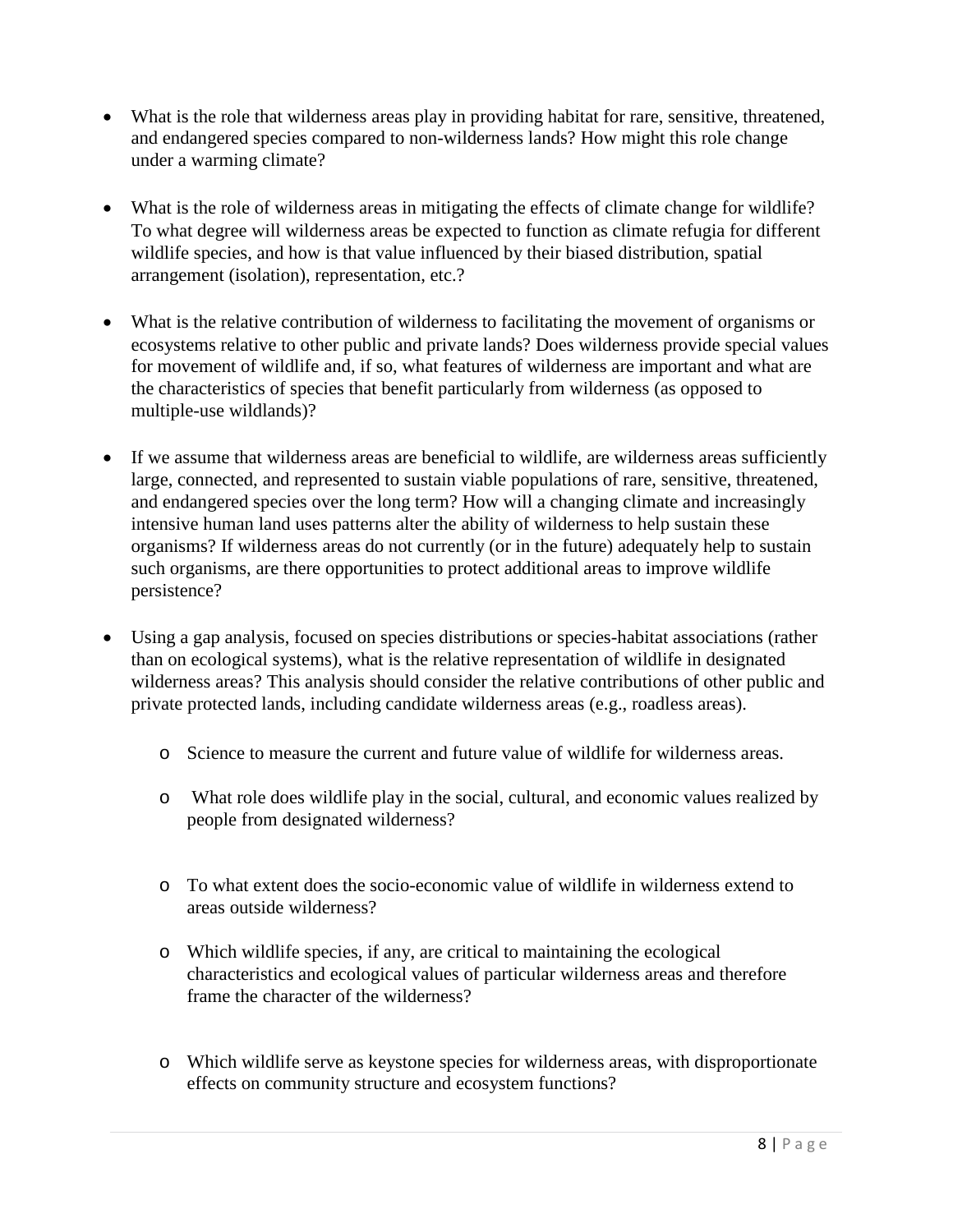- o Unit-/area-specific questions. By answering these questions managers empower themselves to ask how management of the particular wilderness either supports, or harms, the maintenance of these critical ecological processes or ecological players (wildlife). These inquiries could uncover knowledge gaps and identify wildlife research priorities.
	- •Which wildlife species and which ecological functions performed by wildlife are key to each wilderness area?
	- •Are there key species whose dynamics are critical to the character of each wilderness area?
	- •Similarly, are there ecological disturbances, dynamics, or interactions that are critical to the character of each wilderness area?
	- •Which wildlife species does the public value most from this wilderness area and what are the economic, cultural, and social of these species?
	- •How might managers communicate more effectively with local constituents to nurture the relationship between people and key wildlife in this wilderness area? Does the ecological trajectory of the wilderness, when considered in light of threats (e.g., climate change, invasive species) suggest that wildlife species valued by the public in this wilderness will persist?
- o Science to determine where to designate new wilderness areas for wildlife.
- o Where are the best opportunities to designate new areas (that meet wilderness characteristics) to increase the complementarity of the wilderness system (e.g., add representation of new species or habitats)?
- o How could the principles of systematic conservation planning be applied to improve the designation of new wilderness areas that explicitly considers wildlife? Could the GAP analysis initiated in the 1990s (Scott et al. 1993) be updated with a synthesis of new research regarding the relative value of different land designations for wildlife conservation (including connectivity), and to inform evaluation of wilderness land designations and management planning?
- o What is the relative role of wilderness and non-wilderness lands (private and public) in wildlife connectivity, both for maintaining the continuity of populations of wideranging species and facilitating movement of species distributions as ecosystems respond to climate change?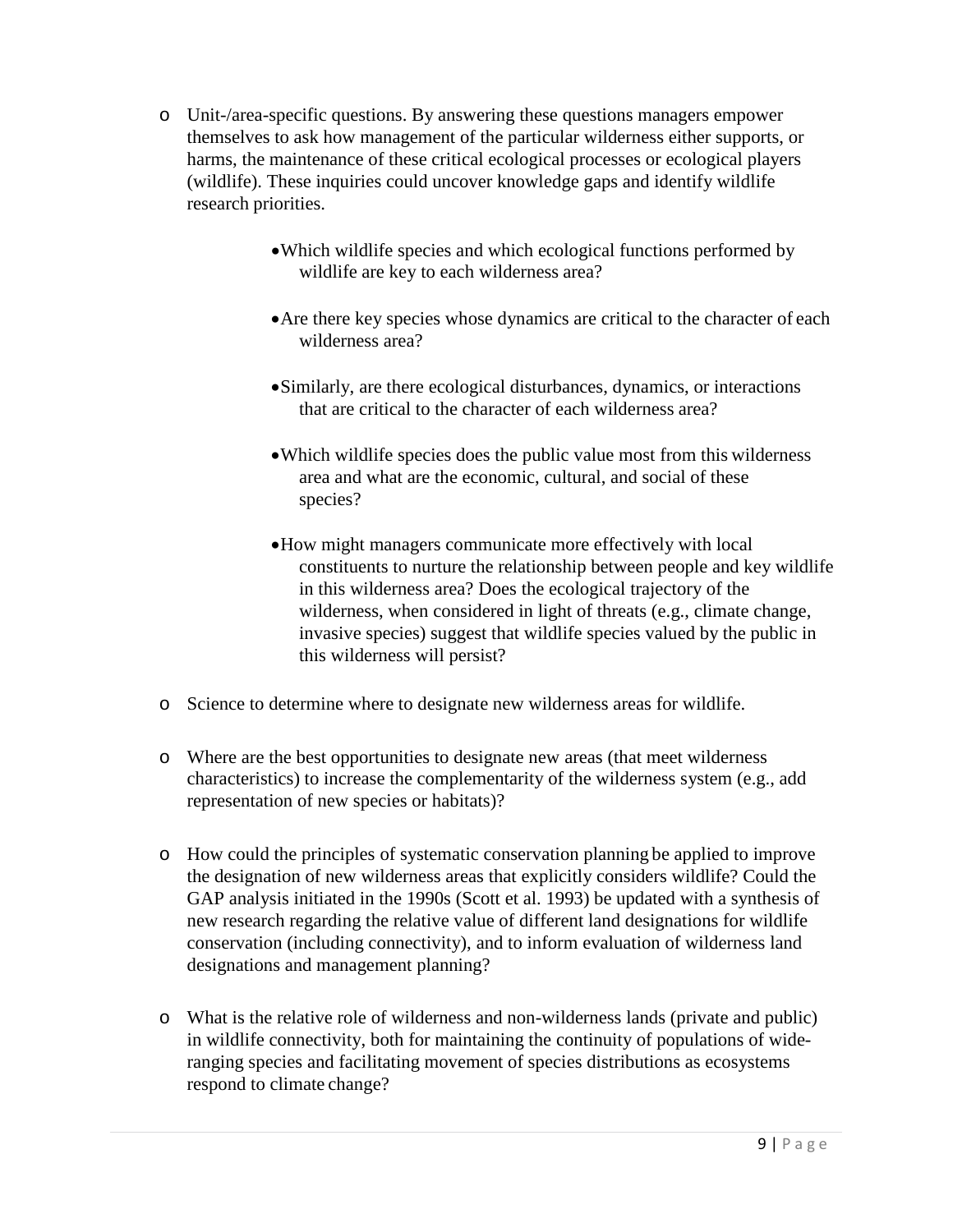- How can the results of a comprehensive connectivity analysis be used to inform conservation and management planning (e.g., optimizing the designation of new wilderness areas to maximize opportunities for primitive recreation and other human activities while also minimizing negative effects on wildlife)?
- o Science to inform wilderness management for wildlife.
- o Research priorities in this broad topic area will largely be specific to individual wilderness areas or groups of wilderness within similar social, geographic, or ecological contexts. One of the primary challenges will be identifying managementwildlife interactions that warrant investigation and setting priorities.
	- What are the effects of land-use legacies (i.e. historic land uses) in wilderness areas on wildlife?
	- How do management activities within wilderness affect wildlife (e.g., fish stocking, water catchments, vegetation, and fire management)?
	- To what degree do management activities and other human disturbances on adjacent lands affect wildlife in wilderness areas? What are the edge effect distances for wilderness areas in different landscape contexts? What reserve characteristics (e.g., size and shape) or network configurations of wilderness benefit wildlife?
- In the era of climate change, to what extent does management of wilderness need to become less "hands-off" to promote adaptation to climate change for native animals and plants? What are the tradeoffs between the potential for enhanced ecological condition and the inherent loss of untrammeled condition?
	- o What are the effects of human recreation on wildlife, considering factors such as different recreational activities and intensities, seasonality, and taxonomic differences (Larson et al. 2016)? How can negative effects from human recreation be avoided or mitigated using spatial restrictions, seasonal closures, visitation quotas or other management strategies?
	- o How do anthropogenic light and noise disturbances affect wildlife?
	- o How does hunting influence the ecological condition of the wilderness? What is the relationship between hunting and social and cultural connections to the wilderness?
	- o Do dogs that accompany visitors in wilderness areas significantly influence wilderness character, ecological systems, or wildlife in wilderness? Under what conditions are effects significant? Is management or regulation necessary to mitigate potential negative effects?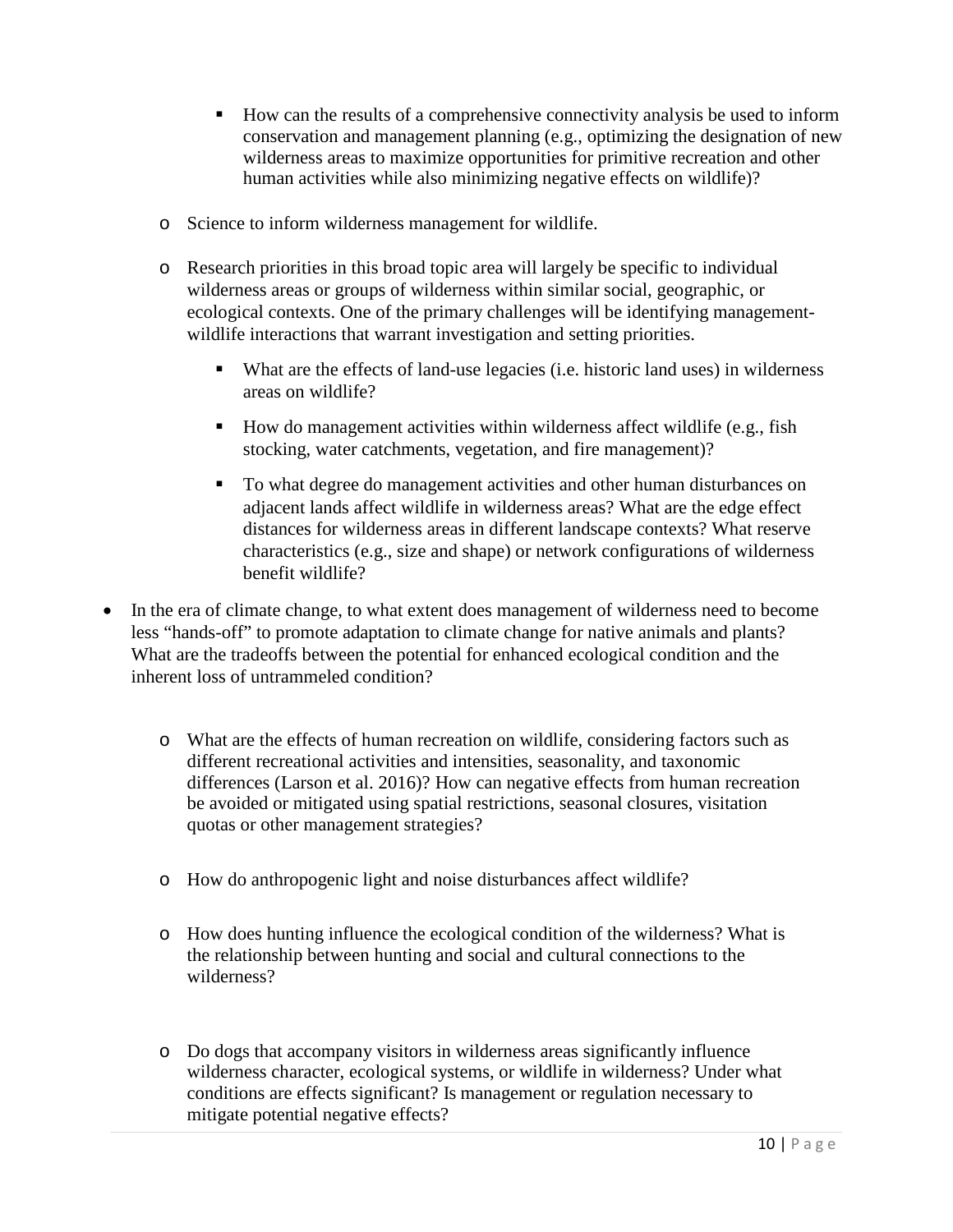- o Do horses and other pack animals that accompany visitors in wilderness areas significantly influence wilderness character, ecological systems, or wildlife in wilderness? Under what conditions are effects significant? Is management or regulation necessary to mitigate negative effects?
- o What is the impact of 'primitive' trail facilities on fish and wildlife (e.g., both avoidance and attraction to trails)? Are there negative consequences for wetlands, talus slopes, or other relatively rare fish/wildlife habitats that result from management for minimum trail design in wilderness? (e.g., removing bridges in favor of stream crossings may increase bank erosion and stream siltation from livestock, thereby affecting reproductive success of fish and amphibian species.)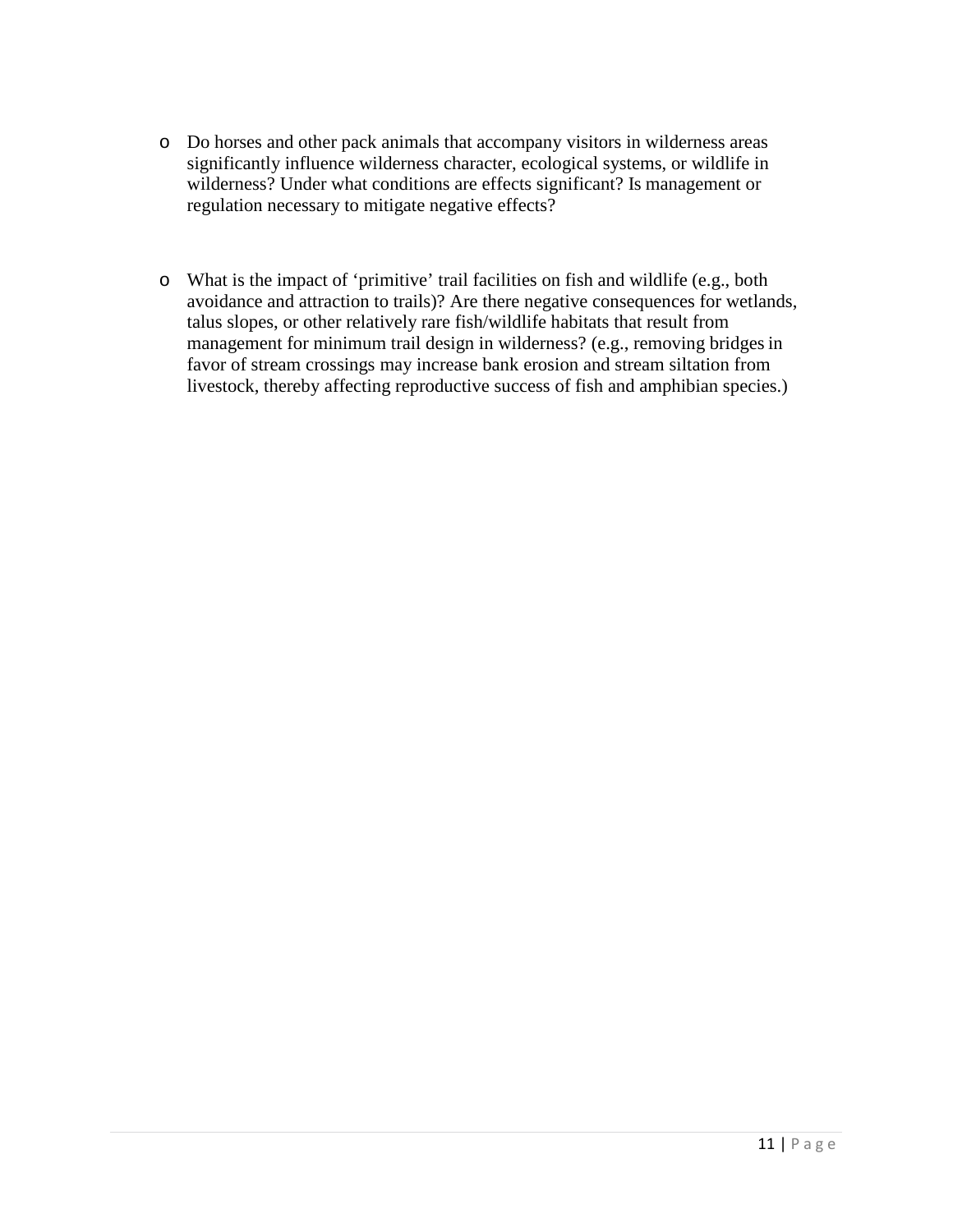#### **References**

- Arroyo, B., R. Mateo, and J. T. García. 2016. Trends in Wildlife Research: A Bibliometric Approach. Wildlife Research Monographs 1:1–28.
- Bart, J., and E. D. Forsman. 1992. Dependence of Northern Spotted Owls Strix-Occidentalis-Caurina on Old-Growth Forests in the Western USA. Biological Conservation 62:95–100.
- Beever, E. A., P. F. Brussard, J. Berger, E. A. Beever, P. E. Brussard, and J. Berger. 2016. Patterns of Apparent Extirpation among Isolated Populations of Pikas (Ochotona princeps) in the Great Basin. Journal of Mammalogy 84:37–54.
- Belote, R. T., M. S. Dietz, B. H. McRaoe, D. M. Theobald, M. L. McClure, G. H. Irwin, P. S. McKinley, J. A. Gage, and G. H. Aplet. 2016. Identifying corridors among large protected areas in the United States. PLoS ONE 11:e0154223.
- Bengston, D. N., D. P. Fan, and R. Kaye. 2010. The National Public's Values and Interests Related to the Arctic National Wildlife Refuge: A Computer Content Analysis. International Journal of Wilderness 16:13–20.
- Bleich, V. C. 2016. Wildlife Conservation and Wilderness: Wishful Thinking? Source: Natural Areas Journal Natural Areas Journal Natural Areas Journal 36:202–206.
- Bleich, V. C. 2005. In my opinion: Politics, promises, and illogical legislation confound wildlife conservation. Wildlife Society Bulletin 27:938–942.
- Bowen, K., E. A. Beever, and U. B. Gafvert. 2009. Improving the design of amphibian surveys using soil data: a case study in two wilderness areas. Natural Areas Journal 5:117–125.
- Bowker, J. M., H. K. Cordell, and N. C. Poudyal. 2014. Valuing Values: A History of Wilderness Economics. International Journal of Wilderness 20:26–33.
- Bowker, J. M., J. E. H. Ill, J. C. Bergstrom, H. K. Cordell, and D. B. K. English. 2005. The Net Economic Value of Wilderness. Pages 161–180in H. K. Cordell, J. C. Bergstrom, and J. M. Bowker, editors.The Multiple Values of Wilderness. Venture Publishing, Inc., State College, Pennsylvania.
- Bradford, D. F., M. S. Gordon, D. F. Johnson, R. D. Andrews, and W. B. Jennings. 1994. Acidic deposition as an unlikely cause for amphibian population declines in the Sierra Nevada, California. Biological Conservation 69:155–161.
- Brooks, J. J., and R. Massengale. 2011. Planning for People? An Evaluation of Objectives for Managing Visitors at Wildlife Refuges in the United States. Pages 200–208Science and stewardship to protect and sustain wilderness values: Ninth World Wilderness Congress symposium; November 6-13, 2009; Meridá, Yucatán, Mexico.
- Brooks, M. L. 2000. Does Protection of Desert Tortoise Habitat Generate Other Ecological Benefits in the Mojave Desert? Pages 68–73in S. F. McCool, D. N. Cole, W. T. Borrie, and J. O'Loughlin, editors.Wilderness science in a time of change conference— Volume 3: Wilderness as a place for scientific inquiry; 1999 May 23–27; Missoula, MT. Proceedings RMRS-P-15-VOL-3. U.S. Department of Agriculture, Forest Service, Rocky Mountain Research Station, Ogden, UT.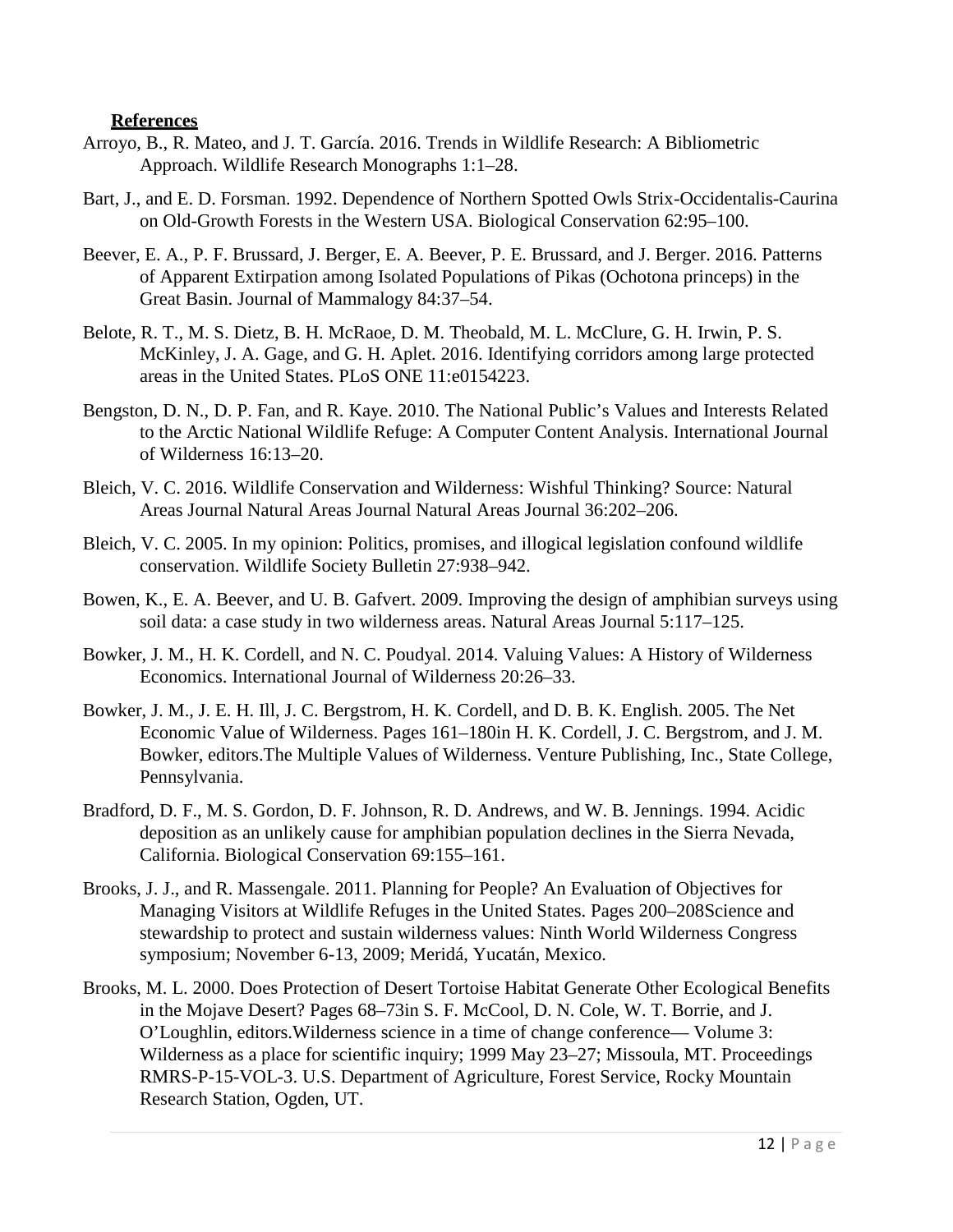- Brooks, P. D., C. M. O'Reilly, S. A. Diamond, D. H. Campbell, R. Knapp, D. Bradford, P. S. Corn, B. Hossack, and K. Tonnessen. 2005. Spatial and temporal variability in the amount and source of dissolved organic carbon: Implications for ultraviolet exposure in amphibian habitats. Ecosystems 8:478–487.
- Case, M. J., J. J. Lawler, and J. A. Tomasevic. 2015. Relative sensitivity to climate change of species in northwestern North America. Biological Conservation 187:127–133.
- Chavez, D. J. 2000. Wilderness Visitors in the 21 st Century: Diversity, Day Use, Perceptions and preferences. International Journal of Wilderness 6:10–11.
- Cole, D. N. 1986. Resource impacts caused by recreation. Page The President's Commission On Americans Outdoors, INT4901 Publication #165.
- Cole, D. N., and R. L. Knight. 1991. Wildlife Preservation and Recreational Use: Conflicting Goals of Wildland Management. Page Transactions of the 56th North American Wildlife and Natural Resources Conferences.

Cole, E. M., and M. P. North. 2014. Environmental Influences on Amphibian Assemblages Across Subalpine Wet Meadows in the Klamath Mountains, California. Herpetologica 70:135–148. Cordell, H. K., M. A. Tatrant, B. L. Mcdonald, and J. C. Bergstrom. 1998. How the Public Views Wilderness More Results from the USA Survey on Recreation and the Environment. International Journal of Wilderness 4:28–31.

- Craighead, L. 2007. Identifying Core Habitat and Connectivity for Focal Species in the Interior Cedar-Hemlock Forest of North America to Complete a Conservation Area Design Lance Craighead Baden Cross. Pages 281–296Science and stewardship to protect and sustain wilderness values: eighth World Wilder- ness Congress symposium: September 30–October 6, 2005.
- Cushman, S. A., K. S. McKelvey, and M. K. Schwartz. 2009. Use of Empirically Derived SourceDestination Models to Map Regional Conservation Corridors. Conservation Biology 23:368– 376.
- Dawson, C. P., K. Cordell, A. E. Watson, R. Ghimire, and G. T. Green. 2016. The US Wilderness Managers Survey: Charting a Path for the Future. Journal of Forestry 114:298–304.
- Dietz, M. S., R. T. Belote, G. H. Aplet, and J. L. Aycrigg. 2015. The world's largest wilderness protection network after 50 years: An assessment of ecological system representation in the U.S. National Wilderness Preservation System. Biological Conservation 184:431-438.
- Dobson, A., and W. M. Rodríguez, P. Jon Paul and Roberts. 2001. Synoptic Tinkering: Integrating Strategies for Large-Scale Conservation. Ecological Applications 11:1019–1026.
- Dymond, C., S. Carver, and O. Phillips. 2001. Investigating the environmental cause of global wilderness and species richness distributions. Pages 231–237Science and stewardship to protect and sustain wilderness values: Seventh World Wilderness Con- gress symposium; 2001 November 2–8; Port Elizabeth, South Africa.
- Elmeligi, S. 2007. Studying Boat-Based Bear Viewing: Methodological Challenges and Solutions. Pages 178–184Science and stewardship to protect and sustain wilderness values: eighth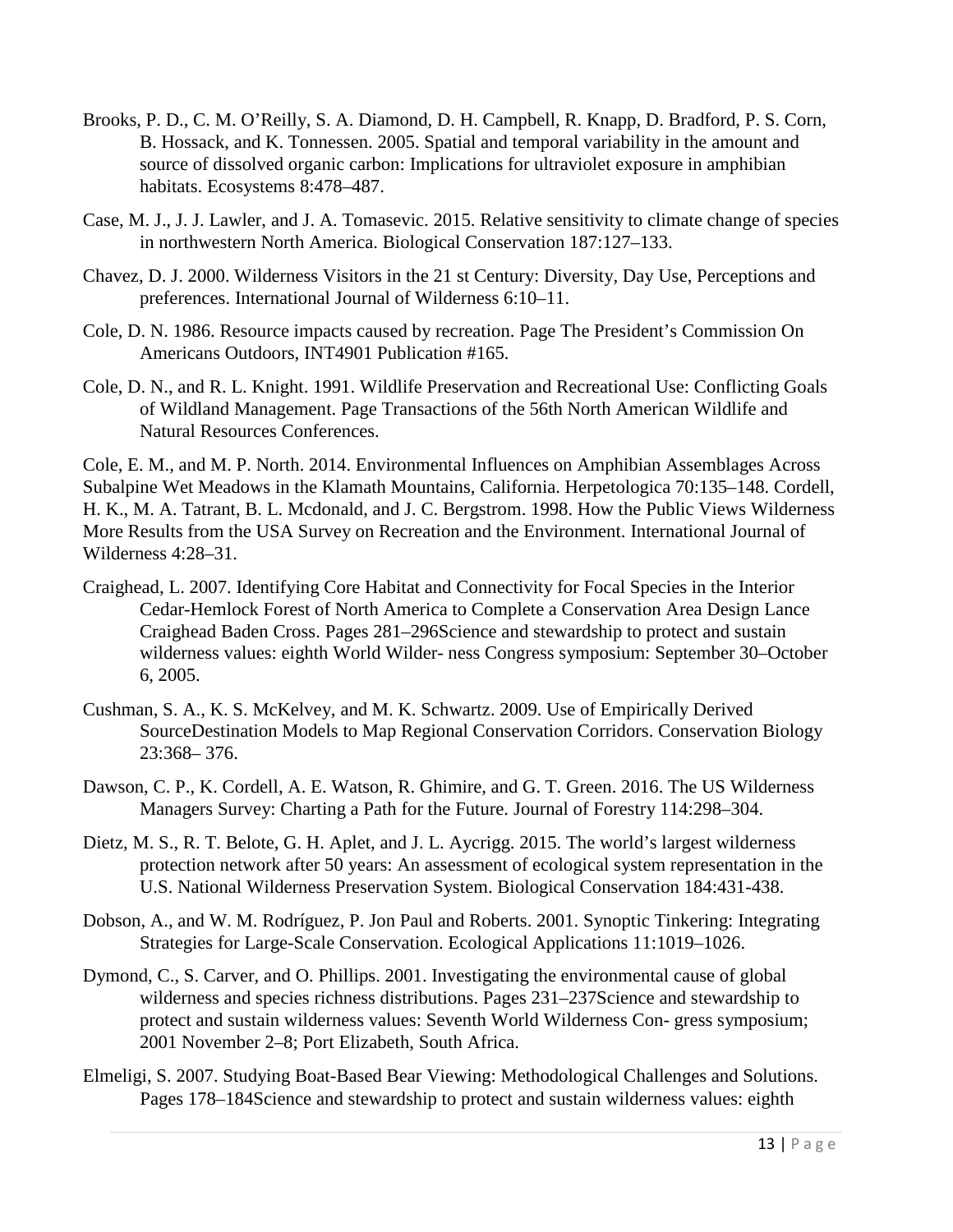World Wilder- ness Congress symposium: September 30–October 6, 2005; Anchorage, AK.

- Etchberger, R. C., P. R. Krausman, and R. Mazaika. 1989. Mountain sheep habitat characteristics in the Pusch Ridge Wilderness, Arizona. Journal of Wildlife Management 53:902–907.
- Fellers, G. M., and C. A. Drost. 1993. Disappearance of the cascades frog Rana cascadae at the southern end of its range, California, USA. Biological Conservation 65:177–181.
- Fraser, J. D., S. E. Keane, and P. A. Buckley. 2005. Prenesting use of intertidal habitats by piping plovers on South Monomoy Island, Massachusetts. Journal of Wildlife Management 69:1731–1736.
- Fritts, S. H., E. E. Bangs, and J. F. Gore. 1994. The relationship of wolf recovery to habitat conservation and biodiversity in the northwestern United States. Landscape and Urban Planning 28:23–32.
- Garwood, J. M., K. L. Pope, R. M. Bourque, and M. D. Larson. 2009. High Mountain Lakes Provide a Seasonal Niche for Migrant American Dippers. The Wilson Journal of Ornithology 121:600–609.
- Ghimire, R., K. Cordell, A. Watson, C. Dawson, and G. T. Green. 2015. Results From the 2014 National Wilderness Manager Survey. Page Gen. Tech. Rep. RMRS-GTR-336.
- Glennon, M. J., and W. F. Porter. 2005. Effects of land use management on biotic integrity: An investigation of bird communities. Biological Conservation 126:499–511.
- Good, S. P. 1997. Wilderness and the Hunting Experience: What It Means to Be a Hunter. Wildlife Society Bulletin 25:563–567.
- Hallikainen, V. 2000. The Finnish "Social Wilderness." Pages 205–217Wilderness science in a time of change conference— Volume 2: Wilderness within the context of larger systems.
- Halsey, S. M., W. J. Zielinski, and R. M. Scheller. 2015. Modeling predator habitat to enhance reintroduction planning. Landscape Ecology 30:1257–1271.
- Haney, J. C., M. Wilbert, C. De Grood, D. S. Lee, and J. Thomson. 2000. Gauging the Ecological Capacity of Southern Appalachian Reserves: Does Wilderness Matter? Pages 128– 137Wilderness science in a time of change conference— Volume 2: Wilderness within the context of larger systems. The Wilderness Society.
- Harris, L. K. 1995. Human attitudes and mountain sheep in a wilderness setting. Wildlife Society Bulletin 23:66–72.
- Hayward, G. G. 1993. Ecology of boreal owls in the northern Rocky Mountains, U.S.A. Wildlife Monographs 124:3–59.
- Hunter, J. S. 2009. Familiarity breeds contempt: Effects of striped skunk color, shape, and abundance on wild carnivore behavior. Behavioral Ecology 20:1315–1322.
- Hunter, M. E., J. M. Iniguez, and C. A. Farris. 2014. Historical and Current Fire Management Practices in Two Wilderness Areas in the Southwestern United States: The Saguaro Wilderness Area and the Gila-Aldo Leopold Wilderness Complex.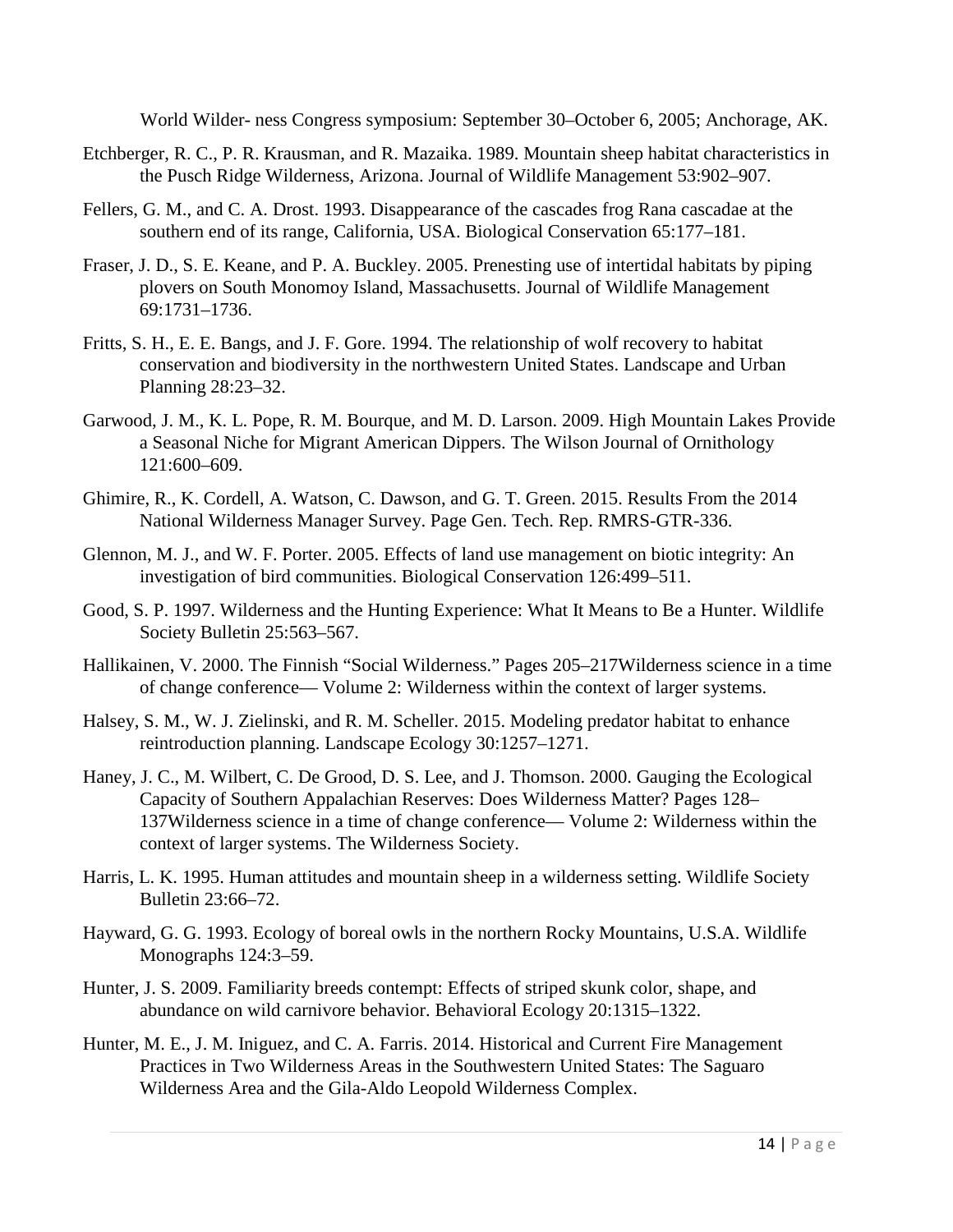- Johnson J M Bowker, C. Y., J. C. Bergstrom, H. Ken Cordell, and C. Y. Johnson. 2004. Wilderness values in America: Does Immigrant Status or Ethnicity Matter? Society and Natural Resources 17:611–628.
- Johnson, B. E., and J. H. Cushman. 2007. Influence of a large herbivore reintroduction on plant invasions and community composition in a California grassland. Conservation Biology 21:515–526.
- Kellert, S. R., M. Black, C. R. Rush, and A. J. Bath. 1996. Human culture and large carnivore conservation in North America. Conservation Biology 10:977–990.
- Kendra, A. M., and T. Hall. 1999. Is There a Shared Idea of "Wilderness" Among Outdoor Recreationists? Evidence From Three Recreation Sites. Pages 188–195in S. F. McCool, D. N. Cole, W. T. Borrie, and J. O'Loughlin, editors.Wilderness science in a time of change conference— Volume 3: Wilderness as a place for scientific inquiry; 1999 May 23-27; Missoula, MT. Proceedings RMRS-P-15-VOL-3. U.S. Department of Agriculture, Forest Service, Rocky Mountain Research Station, Ogden, UT.
- Koehler, G.M., and M.G. Hornocker. 1977. Fire effects on marten habitat in the Selway-Bitterroot Wilderness. Journal of Wildlife Management 41:500–505.
- Krausman, P. R., and B. Czech. 2000. Wildlife management activities in wilderness areas in southwestern United States. Wildlife Society Bulletin 28:550–557.
- Landres, P. 2010. A Framework to Evaluate Proposals for Scientific Activities in Wilderness.
- Larson, C. L., S. E. Reed, A. M. Merenlender, and K. R. Crooks. 2016. Effects of recreation on animals revealed as widespread through a global systematic review. PLoS ONE 11(12):e0167259.
- Leopold, A. 1941. Wilderness as a land laboratory. Living Wilderness 6:3.
- Mace, R. D., and J. S. Waller. 1998. Demography and population trend of grizzly bears in the Swan Mountains, Montana. Conservation Biology 12:1005–1016.
- MacFaden, S. W., and D. E. Capen. 2002. Avian habitat relationships at multiple scales in a New England forest. Forest Science 48:243–253.
- Matthews, K. R., R. A. Knapp, and K. L. Pope. 2016. Garter Snake Distributions in High-Elevation Aquatic Ecosystems: Is There a Link with Declining Amphibian Populations and Nonnative Trout Introductions? Journal of Herpetology 36:16–22.
- Mattson, D. J., and N. Chambers. 2016. Human-Provided Waters for Desert Wildlife: What Is the Problem? Policy Sciences 42:113–135.
- McClaran, M. P., and D. N. Cole. 1993. lntermountain Research Station Packstock in Wilderness: Use, Impacts, Monitoring, and Management. Gen. Tech. Rep. INT-301. Ogden, UT.
- McDonald, D., T. McDonald, and L. McAvoy. 2000. Tribal Wilderness Research Needs and Issues in the United States and Canada. Pages 290–294Wilderness science in a time of change conference— Volume 2: Wilderness within the context of larger systems.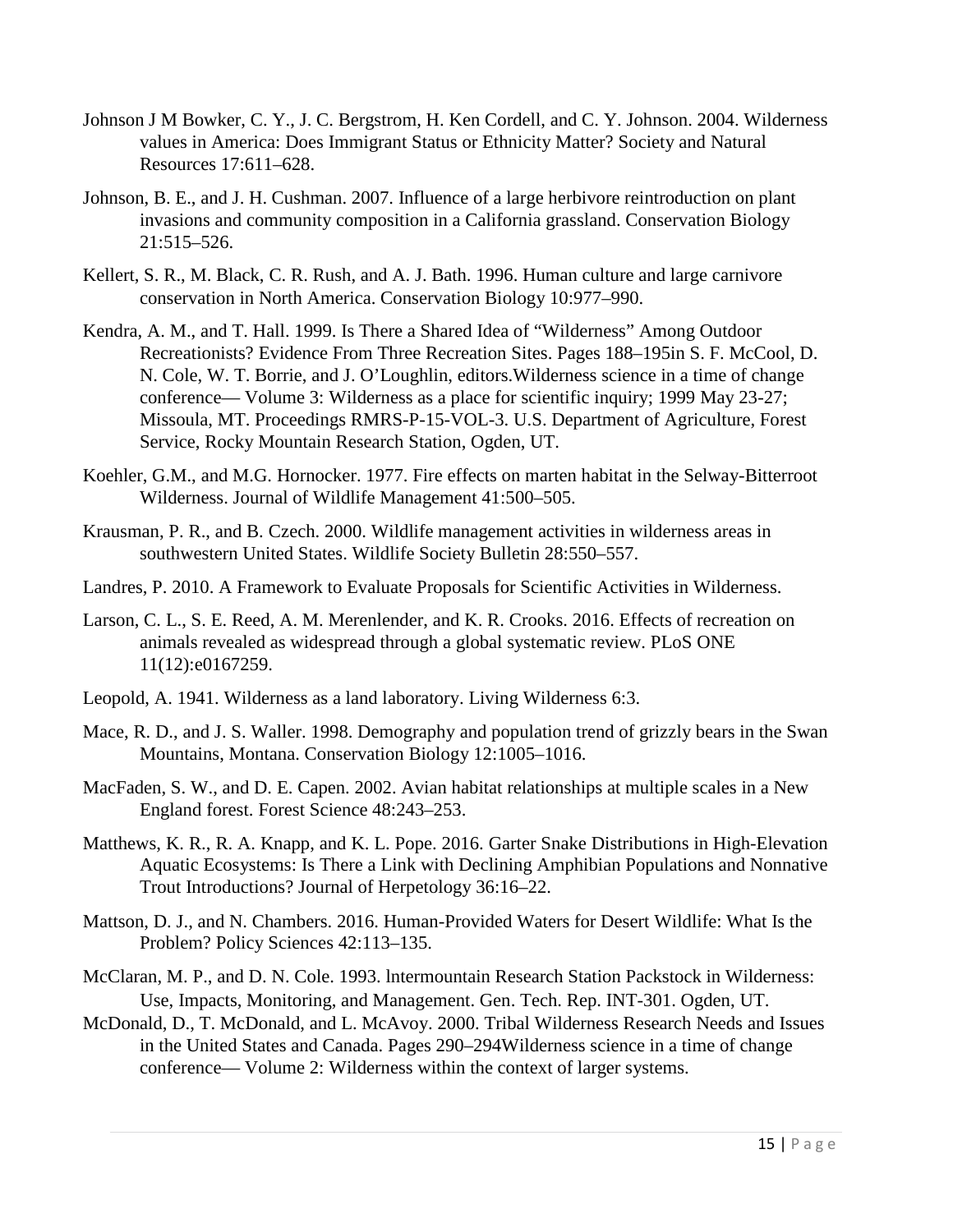- Mech, L. D., S. H. Fritts, G. L. Radde, and W. J. Paul. 1988. Wolf distribution and road density in Minnesota. Wildlife Society Bulletin 16:85–87.
- Merrill, T., R. G. Wright, and J. M. Scott. 1995. Using ecological criteria to evaluate wilderness planning options in Idaho. Environmental Management 19:815–825.
- Middleton, A. D., M. J. Kauffman, D. E. Mcwhirter, J. G. Cook, R. C. Cook, A. A. Nelson, M. D. Jimenez, and R. W. Klaver. 2013. Animal migration amid shifting patterns of phenology and predation: Lessons from a Yellowstone elk herd. Ecology 94:1245–1256.
- Monz, C. A., C. M. Pickering, and W. L. Hadwen. 2013. Recent advances in recreation ecology and the implications of different relationships between recreation use and ecological impacts. Frontiers in Ecology and the Environment 11:441–446.
- Muths, E., D. H. Campbell, and P. S. Corn. 2003. Hatching success in salamanders and chorus frogs at two sites in Colorado, USA: effects of acidic deposition and climate. Amphibia-Reptilia  $24:27-36.$
- Needham, M. D., E. F. Pomeranz, and L. E. Kruger. 2013. Stakeholder perceptions of indicators of tourism use and codes of conduct in a coastal protected area in Alaska. Tourism in Marine Environments 9:95–115.
- Noss, R. F., H. B. Quigley, M. G. Hornocker, T. Merrill, and P. C. Paquet. 1996. Conservation Biology and Carnivore Conservation in the Rocky Mountains. Conservation Biology 10:949– 963.
- Nunes, L., A. L. Gomes, and A. Fonseca. 2015. Wildlife Corridors Based on Spatial Modeling of Human Pressure: A Portuguese Case Study. Pages 4–10in A. Watson, S. Carver, Z. Krenova, and B. McBride, editors.Science and stewardship to protect and sustain wilderness values: Tenth World Wilderness Congress symposium; 2013, 4-10 October; Salamanca, Spain. Proceedings RMRS-P-74. Fort Collins, CO, Fort Collins, CO.
- Papouchis, C. M., F. J. Singer, and W. B. Sloan. 2001. Responses of desert bighorn sheep to increased human recreation. Journal of Wildlife Management 65:573–582.
- Patrick-Birdwell, C., S. Avila-Villegas, J. Neeley, and L. Misztal. 2013. Mapping and Assessing the Environmental Impacts of Border Tactical Infrastructure in the Sky Island Region. Pages 365–369in G. J. Gottfried, P. F. Ffolliott, B. S. Gebow, L. G. Eskew, and L. C. Collins, editors.Merging science and management in a rapidly changing world: Biodiversity and management of the Madrean Archipelago III; 2012 May 1-5; Tucson, AZ. Proceedings. RMRS-P-67. U.S. Department of Agriculture, Forest Service, Rocky Mountain Research Station, Fort Collins, CO.
- Pauli, J. N., B. E. Bedrosian, and N. I. C. Osterberg. 2006. Effects of Blowdown on Small Mammal Populations. The American Midland Naturalist 156:151–162.
- Peek, J. M. 1980. Natural Regulation of Ungulates (What Constitutes a Real Wilderness?). Wildlife Research Monographs 8:217–227.
- Pilliod, D. S., and C. R. Peterson. 2001. Local and landscape effects of introduced trout on amphibians in historically fishless watersheds. Ecosystems 4:322–333.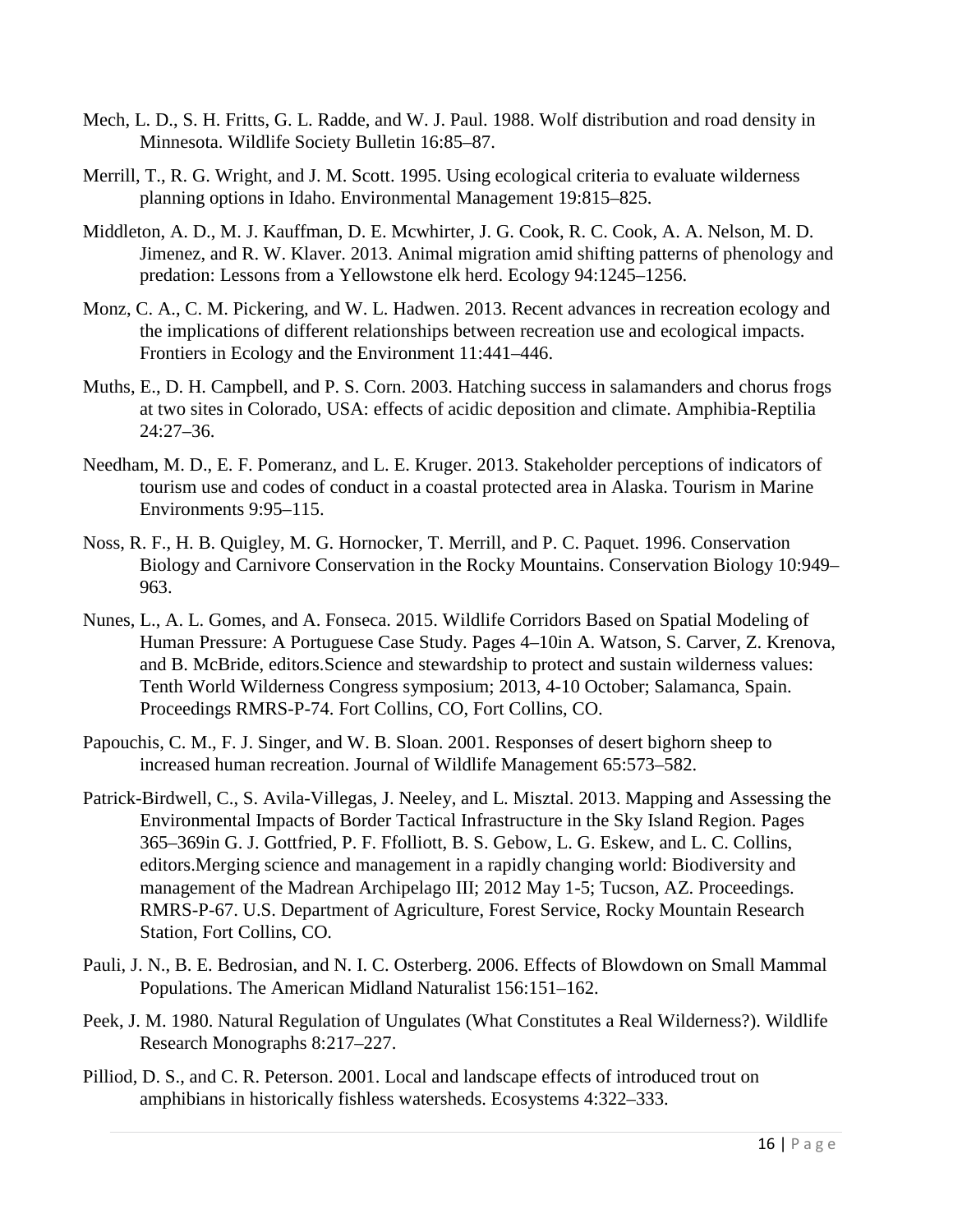- Pope, Karen L., Matthews, K. R. 2016. Influence of Anuran Prey on the Condition and Distribution of Rana muscosa in the Sierra Nevada. Herpetologica 58:354–363.
- Radeloff, V. C., S. I. Stewart, T. J. Hawbaker, U. Gimmi, A. M. Pidgeon, C. H. Flather, R. B. Hammer, and D. P. Helmers. 2010. Housing growth in and near United States protected areas limits their conservation value. Proceedings of the National Academy of Sciences of the United States of America 107:940–945.
- Rominger, E. M., H. A. Whitlaw, D. L. Weybright, W. C. Dunn, and W. B. Ballard. 2004. The Influence of Mountain Lion Predation on Bighorn Sheep Translocations. Journal of Wildlife Management 68:993–999.
- Ruggiero, L. F., K. B. Aubry, S. W. Buskirk, L. J. Lyon, and W. J. Zielinski. 1994. The Scientific Basis for Conserving Forest Carnivores in the Western United States: American Marten, Fisher, Lynx and Wolverine. Gen. Tech. Rep. RM-254. Ft. Collins, CO.
- Ruth, T. K., M. A. Haroldson, K. M. Murphy, P. C. Boutte, M. G. Hornocker, H. B. Quigley, S. The, W. Management, and N. August. 2011. Cougar Survival and Source-Sink Structure on Greater Yellowstone' s Northern Range. Journal of Wildlife Management 75:1381–1398.

Saenz, D., R. N. Conner, D. C. Rudolph, and R. T. Engstrom. 2001. Is a hands off aproach appropriate for red-cockaded woodpecker conservation in 21st century landscapes. Wildlife Society Bulletin 29:956–966.

- Sauder, J. D., and J. L. Rachlow. 2014. Both forest composition and configuration influence landscape-scale habitat selection by fishers (Pekania pennanti) in mixed coniferous forests of the Northern Rocky Mountains. Forest Ecology and Management 314:75–84.
- Schoenecker, K. A., M. K. Watry, L. E. Ellison, M. K. Schwartz, and G. L. Luikart. 2015. Estimating bighorn sheep (Ovis canadensis) abundance using noninvasive sampling at a mineral lick within a National Park wilderness area. Western North American Naturalist 75:181–191.
- Schwartz, C. C., M. A. Haroldson, and G. C. White. 2010. Hazards Affecting Grizzly Bear Survival in the Greater Yellowstone Ecosystem. Journal of Wildlife Management 74:654–667.
- Schwartz, M. K., B. A. Hahn, and B. R. Hossack. 2016. Where the Wild Things Are: A Research Agenda for Studying the Wildlife- Wilderness Relationship. Journal of Forestry 114:311– 319.
- Schwartz, M. K., P. B. Landres, and D. J. Parsons. 2011. Wildlife Scientists and Wilderness Managers Finding Common Ground with Noninvasive and Nonintrusive Sampling of Wildlife. International Journal of Wilderness 17:4–8.
- Scott, J. M., F. Davis, B. Csuti, R. Noss, B. Butterfield, C. Groves, H. Anderson, S. Caicco, F. D'Erchia, T. C. Edwards, Jr., J. Ulliman, and R. G. Wright. 1993. Gap analysis: a geographic approach to protection of biological diversity. Wildlife Mongraphs 123:3-41.
- Squires, J. R., and R. Oakleaf. 2005. Movements of a Male Canada Lynx Crossing the Greater Yellowstone Area, Including Highways. Northwest Science 79:2–3.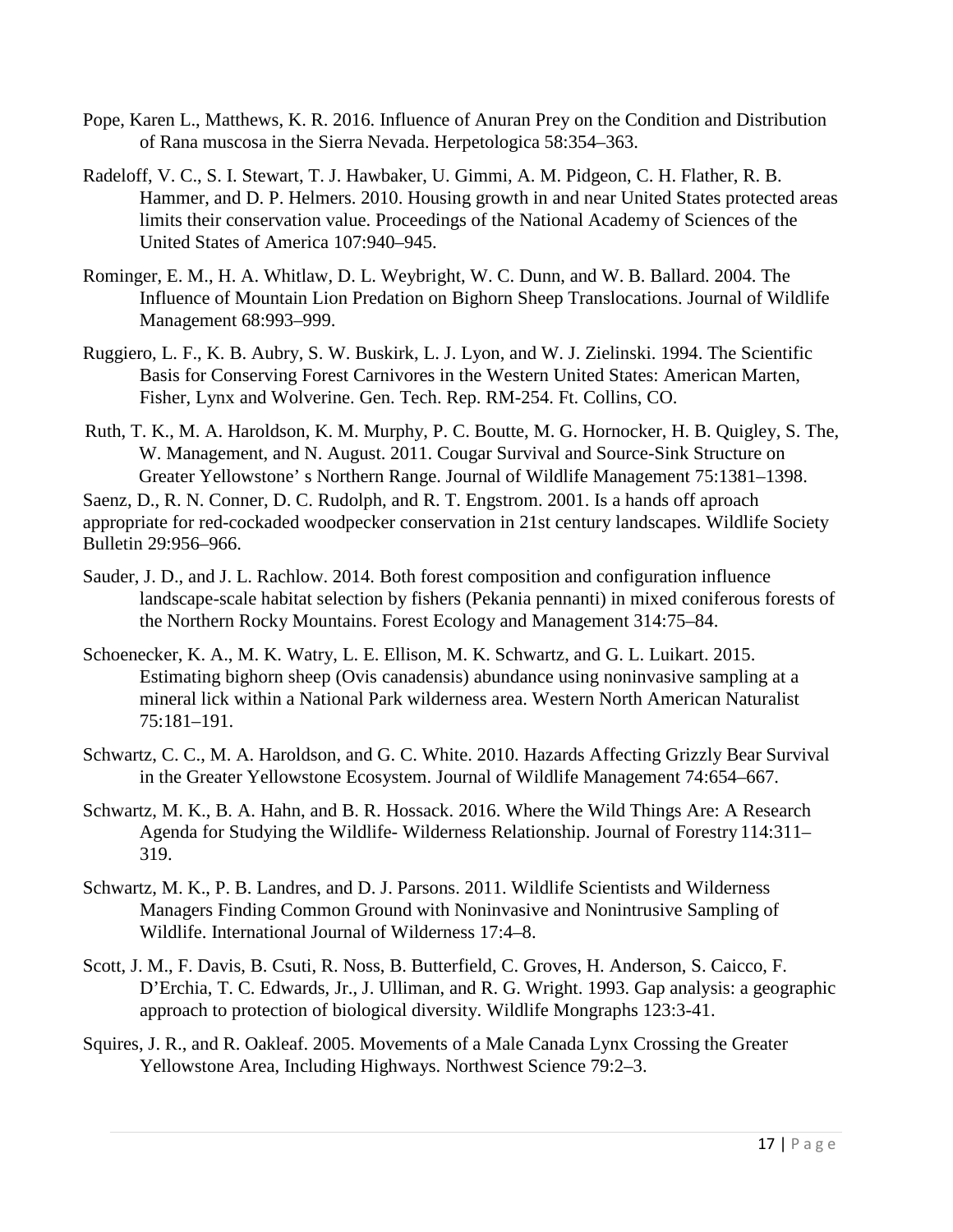- Steidl, R. J. and R. G. . A. 1996. Responses of Bald Eagles to Human Activity During the Summer in Interior Alaska. Ecological Applications 6:482–491.
- Stoker, P., C. Willett, M. Altrichter, and P. M. Sherman. 2012. Use of habitats by coyotes (Canis
- latrans) in Joshua Tree National Park, California. The Southwestern Naturalist 57:214–216.
- Strittholt, J. R., and D. A. Dellasala. 2001. Importance of Roadless Areas in Biodiversity Conservation in Forested Ecosystems: Case Study of the Klamath-Siskiyou Ecoregion of the United States. Conservation Biology 15:1742–1754.
- Tempel, D., V. Wright, J. Neilson, and T. Mildenstein. 2008. Understanding and managing backcountry recreation impacts on terrestrial wildlife: an annotated reading list. Gen. Tech. Rep. RMRS-GTR-79-Vol 5. Fort Collins, CO.
- Titus, J. R., and L. W. Vandruff. 1981. Response of the common loon to recreational pressure in the Boundary Waters Canoe area, Northeastern Minnesota. Wildlife Monographs 79:3–59.
- United States Forest Service. 2012. Future of America's Forest and Rangelands: Forest Service 2010 Resources Planning Act Assessment.
- Vucetich, J. A., M. P. Nelson, and R. O. Peterson. 2012. Should Isle Royale Wolves be Reintroduced? A Case Study on Wilderness Management in a Changing World. The George Wright Forum 29:126–147.
- Walker, L. E., and J. M. Marzluff. 2015. Recreation changes the use of a wild landscape by corvids. Condor 117:262–283.
- Wasser, S. K., B. Davenport, E. R. Ramage, K. E. Hunt, M. Parker, C. Clarke, and G. Stenhouse. 2004. Scat detection dogs in wildlife research and management: Application to grizzly and black bears in the Yellowhead Ecosystem, Alberta,Canada. Canadian Journal of Zoology 82:475–492.
- Watson, A. E., and H. K. Cordell. 2014. Wilderness social science responding to change in society, policy, and the environment. International Journal of Wilderness 20:14–19, 33.
- Watson, A., S. Martin, N. Christensen, G. Fauth, and D. Williams. 2015. The Relationship Between Perceptions of Wilderness Character and Attitudes Toward Management Intervention to Adapt Biophysical Resources to a Changing Climate and Nature Restoration at Sequoia and Kings Canyon National Parks. Environmental Management 56:653–663.
- Watson, A., R. Matt, K. Knotek, D. R. Williams, and L. Yung. 2011. Traditional wisdom: Protecting relationships with wilderness as a cultural landscape. Ecology and Society 16:36 [online].
- Weisenberger, M. E., P. R. Krausman, M. C. Wallace, D. W. DeYoung, and O. E. Maughan. 1996. Effects of simulated jet aircraft noise on heart rate and behavior of desert ungulates.Journal of Wildlife Management 60:52–61.
- Welsh, H. H., K. L. Pope, and D. Boiano. 2006. Sub-alpine amphibian distributions related to species palatability to non-native salmonids in the Klamath mountains of northernCalifornia. Diversity and Distributions 12:298–309.